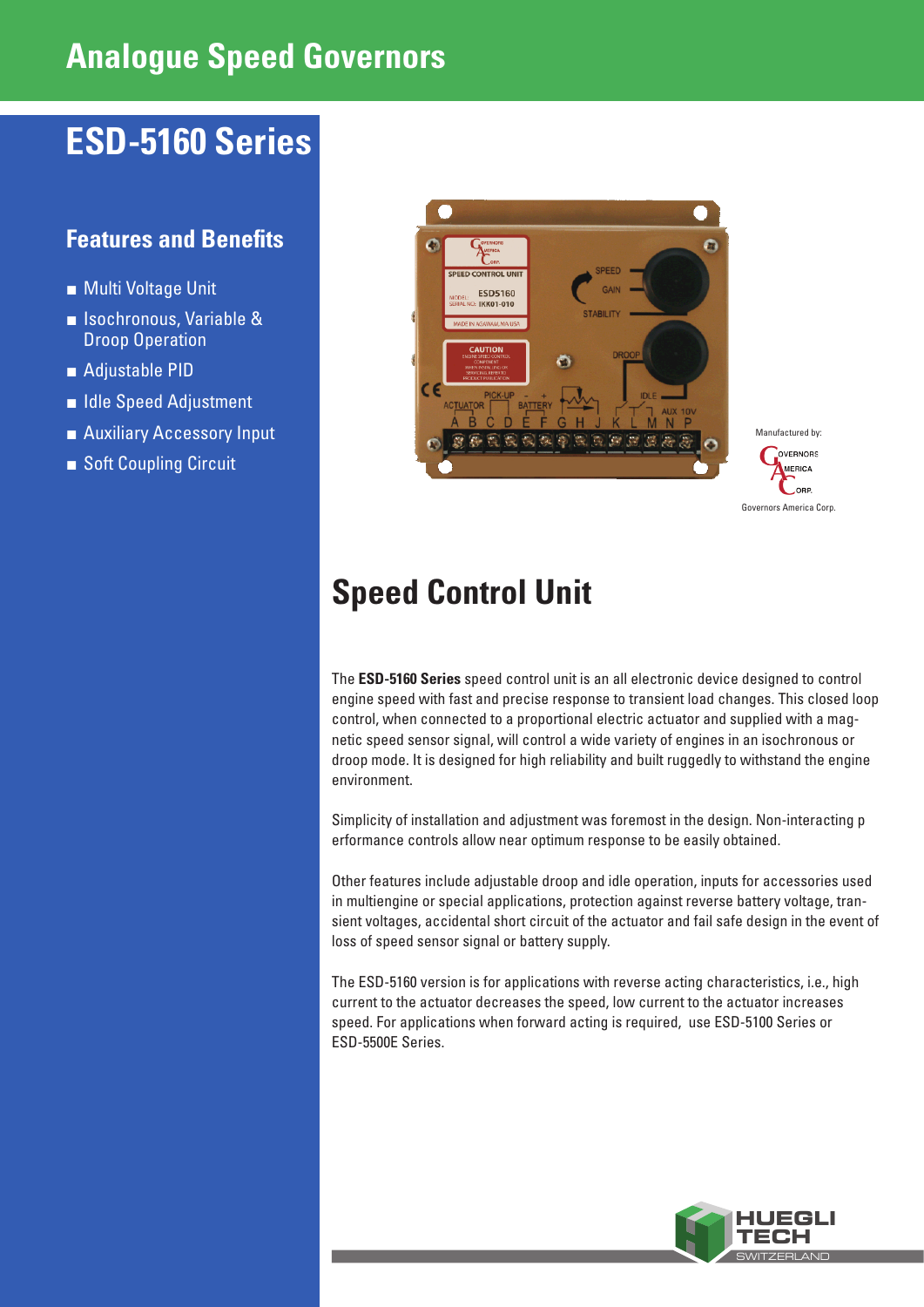### **Description**

Engine speed information for the speed control unit is usually received from a magnetic speed sensor.

Any other signal-generating device may be used provided that the generated frequency is proportional to engine speed and meets the voltage input and frequency range specification.

The speed sensor is typically mounted in close proximity to an engine driven ferrous gear, usually the engine ring gear. As the teeth of the gear pass the magnetic sensor, a signal is generated which is proportional to engine speed.

Signal strength must be within the range of the input amplifier. An amplitude of 0.5 to 50 volts RMS is required to allow the unit to function within its design specifications. The speed signal is applied to Terminals C and D of the speed control unit. Between these terminals there is an input impedance of over 33,000 ohms.

Terminal D is internally connected to Terminal E, battery negative. Only one end of the cable shield should be connected.

When a speed sensor signal is received by the controller, the signal is amplified and shaped by an internal circuit to provide an analog speed signal.

If the speed sensor monitor does not detect a speed sensor signal, the output circuit of the speed control unit will turn off all current to the actuator.

A summing circuit receives the speed sensor signal along with the speed adjust set point input.

The speed range has a ratio of 9:1 and is adjusted with a 25-turn potentiometer.

The output from the summing circuit is the input to the dynamic control section of the speed control unit. The dynamic control circuit, of which the gain and stability adjustments are part, has a control function that will provide isochronous and stable performance for most engine types and fuel systems.

The speed control unit circuit is influenced by the gain and stability performance adjustments.

The governor system sensitivity is increased with clockwise relation of the gain adjustment.

The gain adjustment has a range of 33:1.

The stability adjustment, when advanced clockwise, increases the time rate of response of the governor system to match the various time constants of a wide variety of engines.

The speed control unit is a PID device, the "D", derivative portion can be varied when required. (See instability section in **PIB1004.**)

During the engine cranking cycle, the actuator becomes fully energized and moves to the maximum fuel position. The actuator will remain in this state during engine cranking and acceleration.

While the engine is at steady load, the actuator will be energized with sufficient current to maintain the governor speed set point.

The output circuit provides switching current at a frequency of about 500 Hz. to drive the actuator.

Since the switching frequency is well beyond the natural frequency of the actuator, there is no visible motion of the actuator output shaft.

Switching the output transistors reduces its internal power dissipation for efficient power control.

The output circuit can provide current up to 10 Amps continuous at 25°C for 12 and 24 VDC battery systems. The actuator responds to the average current to position the engine fuel control lever.

In standard operation, the speed control unit performance is isochronous.

Droop governing can be selected by connecting Terminals K and L and the percent of droop governing can be varied with the droop adjustment control.

Connecting Terminals G and H can increase the droop range.

The speed control unit has several performance and protection features, which enhance the governor system.

A speed anticipation circuit minimizes speed overshoot on engine startup or when large increments of load are applied to the engine.

Engine idle speed can be remotely selected and is adjustable.

Accessory inputs to achieve variable speed operation and multi engine control can be accept-ed by the ESD-5160 Series speed control unit for GAC load sharing module, automatic synchronizer's, ramp generators and other accessory engine control modules.

Protection against reverse battery voltage and transient voltages is provided.

The design is fail sale in the event of loss of speed sensor signal or battery supply.

The ESD-5160 is equipped with a soft coupling circuit that minimizes the effect of the resonances on the governor.

The ESD-5160 Series speed control unit is compatible with GOVERNORS AMERICA CORP. proportional electric actuators as well as those from other manufacturers.

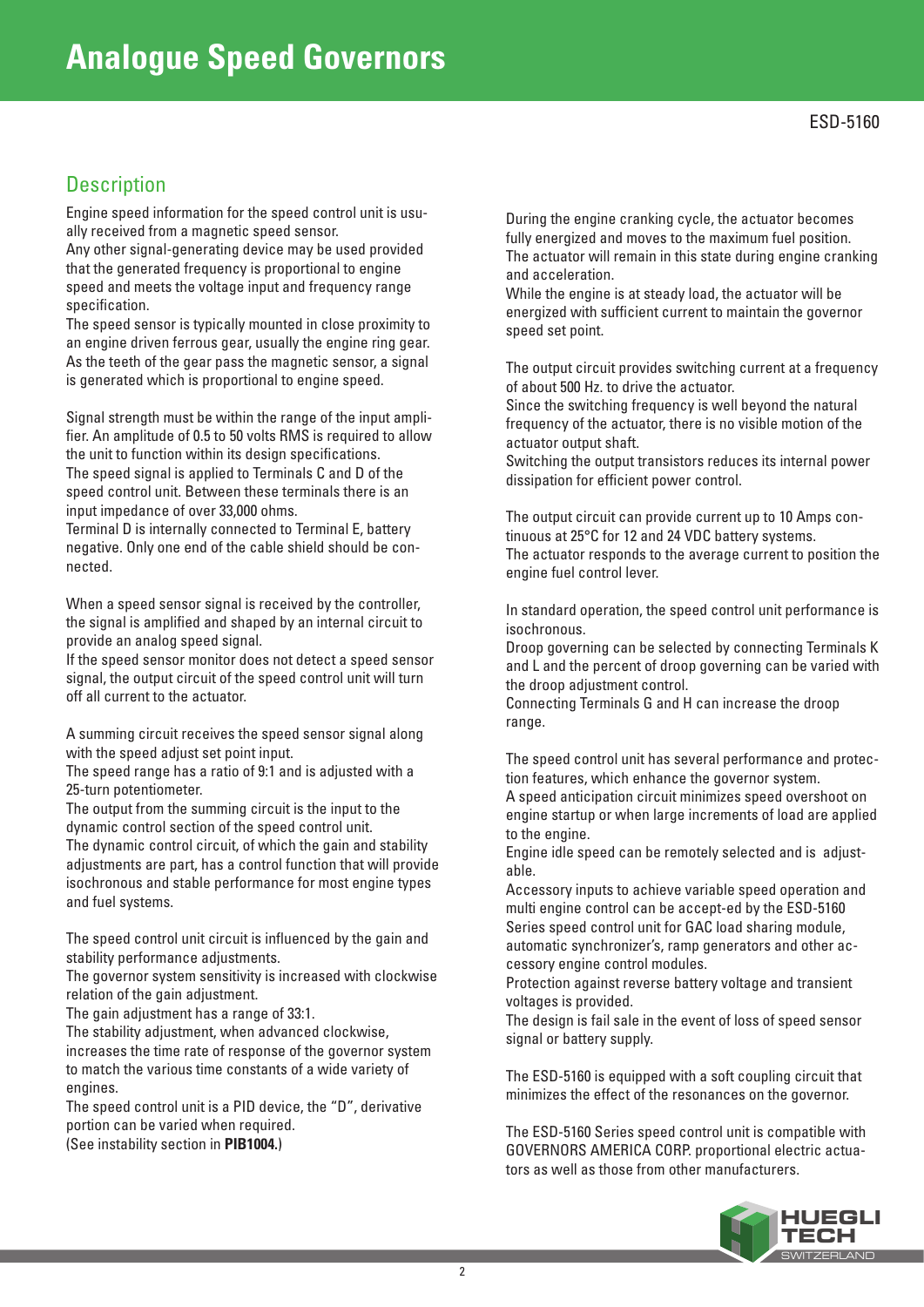ESD-5160

## Diagramm 1: Sytem Wiring/Outline